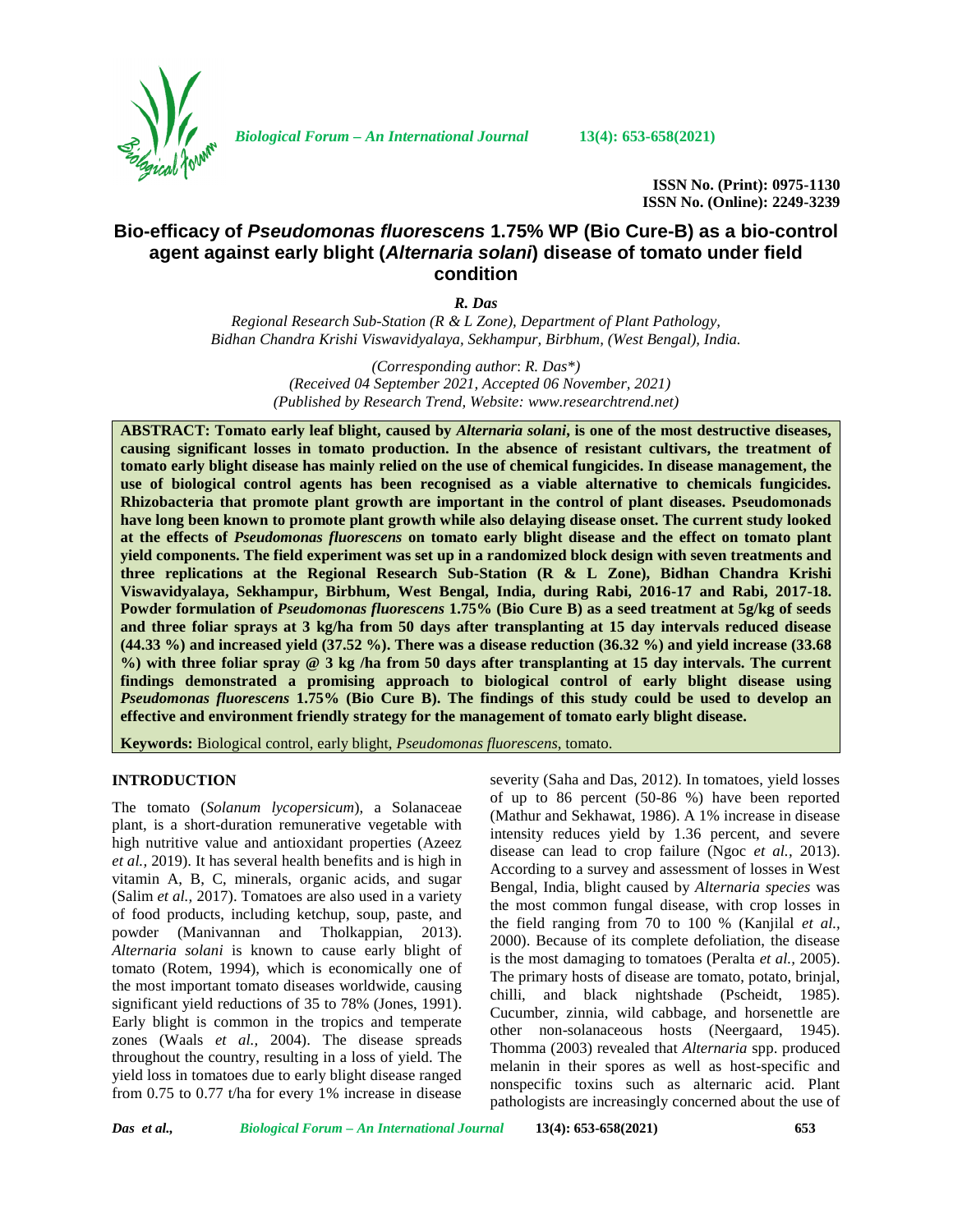potentially hazardous fungicides for the treatment of *A. solani* since it could lead to the pathogen developing fungicidal resistance (Rai *et al.,* 2020). As a result, the unique strategy uses a small amount of chemicals to reduce pollution risks and management costs. *Pseudomonas spp.* are Gram-negative bacteria that live in the soil and have properties that make them useful for plant disease biocontrol (Palleroni, 2008). Several types of these bacteria have been shown to generate antibiotics that inhibit the growth of phytopathogens (Yang and Cao, 2012). Duke *et al.,* (2017) mentioned that *Pseudomonas spp.* has the property of surface colonisation. Pseudomonas is known for producing a wide range of antifungal and plant growth-promoting compounds, including VOCs (Yan *et al.,* 2017).

In the absence of resistant cultivars, the treatment of tomato early blight disease has primarily relied on the use of synthetic fungicides. The current study looked at the effects of *Pseudomonas fluorescens* 1.75% (Bio Cure B) on tomato early blight disease and the effect on tomato plant yield components. The current findings demonstrated a promising approach to biological

control of early blight disease using *Pseudomonas fluorescens* 1.75% (Bio Cure B). These findings could be used to create an efficient and environment friendly strategy for managing early blight disease in tomatoes.

#### **MATERIALS AND METHODS**

A bio-efficacy trial was conducted to assess the efficacy of *Pseudomonas fluorescens* 1.75 % WP formulation (Bio Cure B) supplied by M/s T. Stanes & Company Private Limited, Coimbatore, Tamil Nadu, in managing *Alternaria solani*, which causes Early leaf blight in tomato crops. The field experiment was set at the Regional Research Sub-Station (R & L Zone), Bidhan Chandra Krishi Viswavidyalaya, Sekhampur, Birbhum, West Bengal, India, during Rabi 2016-17 and Rabi 2017-18. There were three replications laid out in a randomized block design, having a block size of 5 m  $\times$ 4 m and a spacing of 60 cm  $\times$  45 cm, and the a mlik variety was taken. The crop was maintained with judicious agronomic practices.

| <b>Treatment No.</b> | <b>Treatment</b>                         | Dose $(kg/ha)$         | <b>Methods of application</b>                                                                          |  |  |
|----------------------|------------------------------------------|------------------------|--------------------------------------------------------------------------------------------------------|--|--|
| $T_1$                | P. fluorescens 1.75 % WP<br>(Bio Cure B) | 5 g/kg                 | Seed treatment                                                                                         |  |  |
| $T_2$                | P. fluorescens 1.75 % WP<br>(Bio Cure B) | $1 \text{ kg}$ /ha     | Three foliar sprays from 50 days after<br>transplanting at 15 days interval                            |  |  |
| $T_3$                | P. fluorescens 1.75 % WP<br>(Bio Cure B) | $2 \text{ kg}$ /ha     | Three foliar sprays from 50 days after<br>transplanting at 15 days interval                            |  |  |
| T <sub>4</sub>       | P. fluorescens 1.75 % WP<br>(Bio Cure B) | $3 \text{ kg}$ /ha     | Three foliar sprays from 50 days after<br>transplanting at 15 days interval                            |  |  |
| $T_5$                | P. fluorescens 1.75 % WP<br>(Bio Cure B) | 5 g/Kg seeds + 3 kg/ha | Seed treatment $+$ Three foliar sprays from<br>50 days after transplanting at 15 days<br>interval      |  |  |
| $T_6$                | Mancozeb                                 | $2 g/kg + 2 g/lit$     | 2 g per kg of seeds $+$ Three foliar sprays<br>from 50 days after transplanting at 15 days<br>interval |  |  |
| T <sub>7</sub>       | Control                                  | --                     |                                                                                                        |  |  |

**Table 1: Treatments details.**

According to Latha *et al.,* (2009), disease severity was assessed on a scale of 0 to 9 where:  $0 =$  healthy;  $1 = 1-5$ %; 2 = 6-10 %; 3 = 11-%; 5 = 26-50 %, 7 = 51-75 %, and  $9 = 76$  % of the leaf area infected with early blight symptoms. The formula for calculating percent disease severity (PDI) was  $PDI = [Sum of numerical]$ rating/total number of observations taken x maximum disease score]  $\times$  100.

#### **RESULTS AND DISCUSSION**

## *A. Early blight disease severity*

Among the biological treatments, *Pseudomonas fluorescens* 1.75 % WP (Bio-cure -B), when applied as seed treatment 5g /kg of seeds for 1 hour + Three foliar sprays @ 3 kg /ha from 50 days after transplanting at 15 days interval  $(T_5)$ , recorded the least mean PDI of 29.56 which differed significantly from the untreated control (53.20%). In case of chemical control, Mancozeb 75 % WP as seed treatment  $@$  2 g per kg of seeds + 2 g /lit

foliar spray recorded a mean PDI of 20.40. *Pseudomonas fluorescens* 1.75 % WP applied as seed treatment  $\omega$  5 g /kg of seeds for 1 hour + Three foliar sprays @ 3 kg /ha from 50 days after transplanting at 15 days interval was revealed to be superior to other environmentally friendly treatments. Observation on the mean PDI of early blight of tomato disease revealed that *Pseudomonas fluorescens* 1.75 % WP as three foliar sprays @ 3 kg /ha from 50 days after transplanting at 15 days interval  $(T_4)$  recorded the mean PDI of 33.89 followed by *Pseudomonas fluorescens* 1.75 % WP as three foliar sprays @ 2 kg /ha from 50 days after transplanting at 15 days interval  $(T_3)$ . *Pseudomonas fluorescens* 1.75 % WP as three foliar sprays @ 3 kg /ha from 50 days after transplanting at 15 days interval (T<sub>2</sub>) and *Pseudomonas fluorescens* 1.75 % WP as Seed treatment @ 5 gm /kg of seed for 1 hour  $(T_1)$  treated plots recorded mean PDI of 42.65 and 44.12 respectively.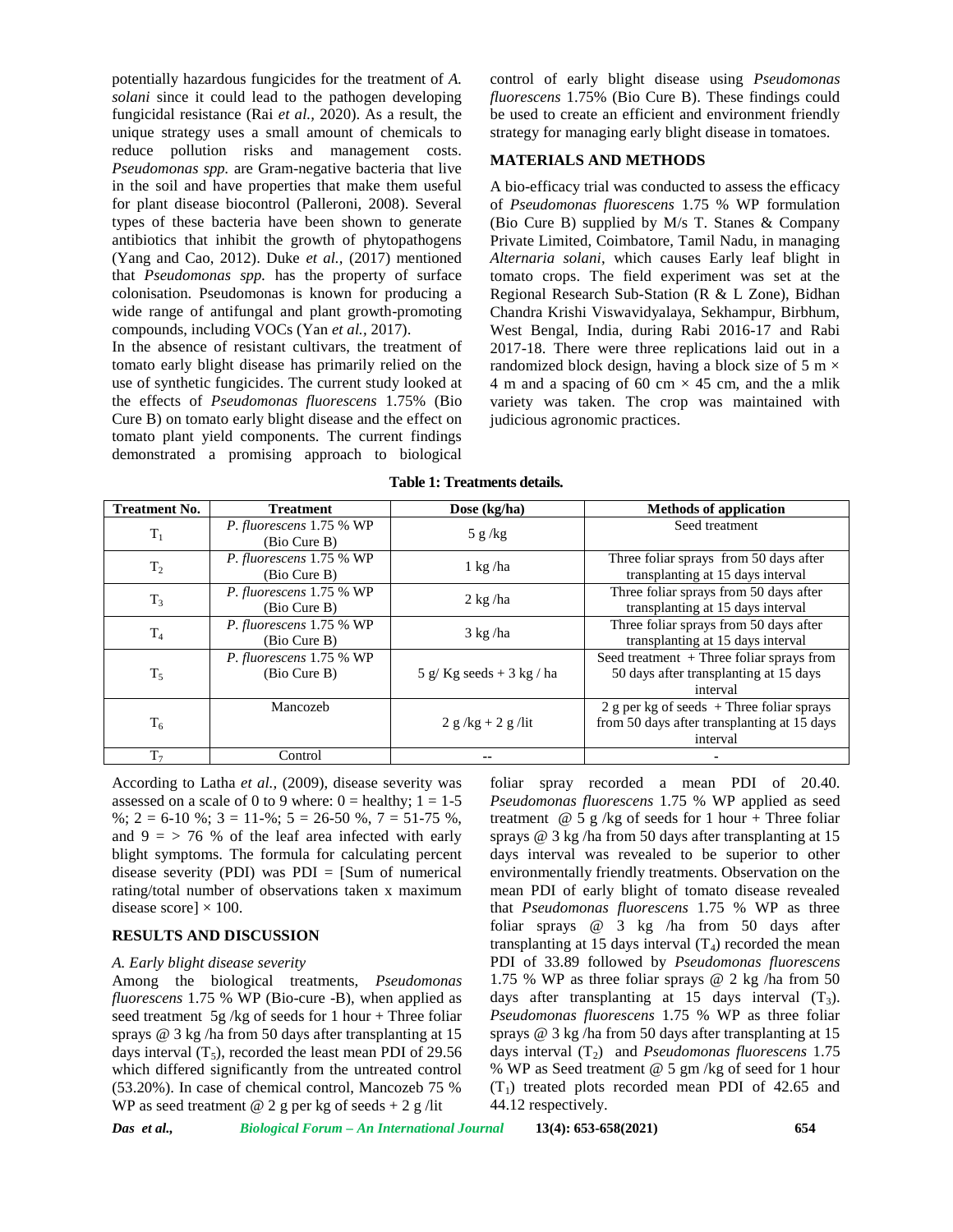### *B. Characteristics of plant growth and yield*

Plant height, stem diameter, number of leaves/plant, number of branches/plant, number of fruits/plant, and fruit weight (g/plant) were all measured during both seasons. Under field conditions, the application of *Pseudomonas fluorescens* significantly increased the growth and yield attributing characteristics of tomato compared to the untreated control. During the field test application of *Pseudomonas fluorescens* 1.75 % WP as seed treatment @ 5g /kg of seeds for 1 hour + Three foliar sprays  $@$  3 kg /ha from 50 days after transplanting at 15 days interval recorded the maximum plant height (101.93 cm), stem diameter (1.13 cm), number of branches (7.60/plant) in tomato in comparison to other treatments. Control plants were documented only 94.8 cm of plant height, 0.99 cm of stem diameter, 6.47 number of branches/plant. The fruit yield data was recorded in the both season trials. Under field conditions, the powder formulation of *Pseudomonas fluorescens* 1.75 % WP was found to significantly increase the number of fruits per plant and fruit yield of tomatoes. Chemical treatment i.e. Mancozeb 75 % WP as seed treatment  $@$  2 g per kg of seeds  $+$  2g /lit foliar spray yielded the highest fruit yield of 88.46 t/ha, followed by *Pseudomonas fluorescens* 1.75 % WP @ seed treatment 5 g /kg of seeds for 1 hour + Three foliar sprays  $@$  3 kg /ha from 50 days after transplanting at 15 days interval yielded 76.58 t/ha. The untreated control plants had the lowest fruit yield of 55.62 t/ha.

This could be due to the antagonistic effect of bio-fungicide, which could cause systemic resistance to early blight disease in tomatoes. Many strains of *P. fluorescens* have been used

as seed treatments or foliar applications to establish systemic resistance in tomatoes against early blight, leaf blight, root knot disease, and bacterial wilt. (Babu *et al.,* 2000; Latha *et al.,* 2009; Kaur *et al.,* 2016). *Pseudomonas fluoroscens* has previously been shown to be effective as a potential biocontrol agent by Babu *et al.,* (2000), Ngoc *et al.,* (2013), and Mahapatra and Swain (2013), which is consistent with the current study*. Pseudomonas* spp. are particularly suitable as an agricultural bio-control agent because they can use many exudates compounds as a natural source (Lugtenberg *et al.,* 1999), which are abundantly present in natural soils, particularly on plant root systems, have a high growth rate, possess diverse mechanisms of action against phytopathogens, including the production of antagonistic metabolites (Rhodes and Powel, 1994), and are capable of inducing systemic (Van Loon *et al.* 1998). Globally, the use of biological control agents as an alternative to synthetic chemicals in the control of plant diseases is currently being advocated (Ganeshan and Kumar, 2005). *Pseudomonas species* affect plant growth by inhibiting fungal plant pathogens (Moore *et al.,* 2006). Biological disease control by antagonistic microorganisms has emerged as the most effective alternative to synthetic chemical pesticides (Almayehu, 2014). It has been observed that increasing levels of defense-related enzymes result in greater disease resistance (Ramamoorthy and Samiyappan 2001). It confirms that preceding treatment of bio-inoculants in various combinations and sets of applications activates the plant's natural defensive mechanism, resulting in increased production of defense-related chemicals and enzymes(Chin *et al.,* 2000).

**Table 2: Effect of** *Pseudomonas fluorescens* **1.75 % WP (Bio cure–B) against early blight disease of Tomato (Two years pooled data).**

| Tr. No.        |                                                                                                                                                                                    | <b>Wilt Incidence</b>              |        |                         |  |
|----------------|------------------------------------------------------------------------------------------------------------------------------------------------------------------------------------|------------------------------------|--------|-------------------------|--|
|                | <b>Treatments</b><br>Pseudomonas fluorescens 1.75 % WP as Seed<br>treatment $@$ 5 g/kg of seed for 1 hour                                                                          | <b>Percent disease</b><br>severity |        | Percent disease control |  |
| $T_1$          |                                                                                                                                                                                    | (41.6)<br>44.12                    |        | 17.07                   |  |
| T <sub>2</sub> | <i>Pseudomonas fluorescens</i> 1.75 % WP as three foliar<br>spray @ 1 kg /ha from 50 days after transplanting at<br>42.65<br>15 days interval                                      |                                    | (40.8) | 19.83                   |  |
| $T_3$          | <i>Pseudomonas fluorescens</i> 1.75 % WP as three foliar<br>spray $@$ 2 kg /ha from 50 days after transplanting at<br>15 days interval                                             | 39.32                              | (38.8) | 26.09                   |  |
| $T_4$          | Pseudomonas fluorescens 1.75 % WP as three foliar<br>spray $@$ 3 kg /ha from 50 days after transplanting at<br>15 days interval                                                    | 33.89                              | (35.6) | 36.32                   |  |
| $T_5$          | <i>Pseudomonas fluorescens</i> 1.75 % WP as seed<br>treatment 5g/kg of seeds for 1 hour + Three foliar<br>spray @ 3 kg /ha from 50 days after transplanting at<br>15 days interval | 29.56                              | (32.9) | 44.33                   |  |
| $T_6$          | Mancozeb 75 % WP as seed treatment $@$ 2 g per kg<br>of seeds $+2$ g /lit foliar spray                                                                                             | 20.40                              | (26.9) | 61.65                   |  |
| $T_7$          | Control                                                                                                                                                                            | 53.20                              | (46.8) | 0.00                    |  |
|                | $SEm (\pm)$                                                                                                                                                                        | 0.96                               |        |                         |  |
|                | $CD (P=0.05)$                                                                                                                                                                      | 2.84                               |        |                         |  |

Values in parentheses are arcsine-transformed values.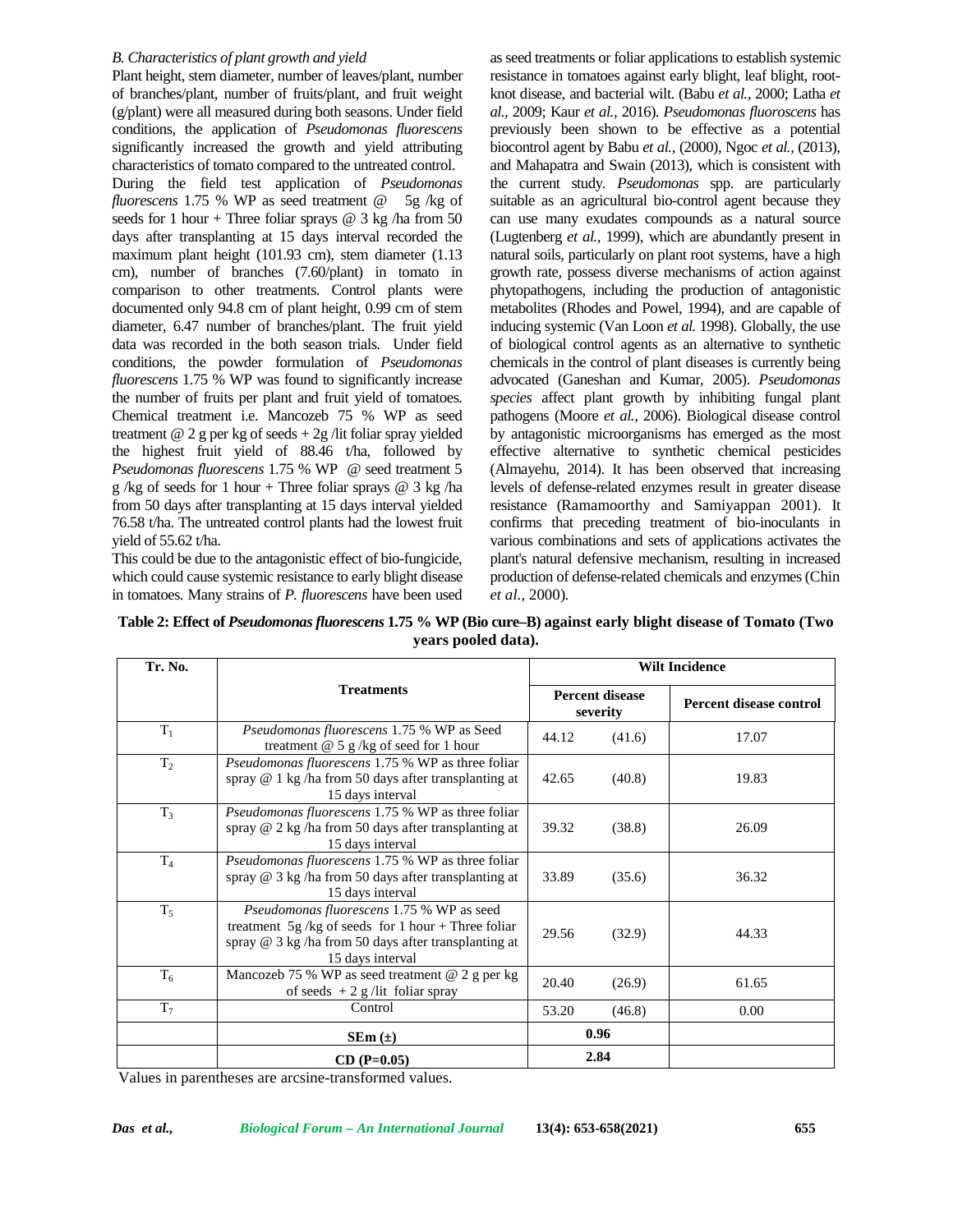The use of antagonistic microorganisms to control crop diseases has proven to be the most effective alternative to manmade chemical pesticides (Alemayehu, 2014). *P. fluorescens* and other antagonistic bacteria strains have been widely engaged for biological control of fungal, viral, and bacterial diseases (Raupach and Kloepper, 1998; Salaheddin *et al.,* 2010). Plant pathogens are inhibited and plant growth is stimulated by metabolites secreted by *Pseudomonas* strains. As a result, the lower disease severity observed in the current study on tomato plants treated with 'Bio cure B' may be attributed to the production of metabolites that inhibit *Alternaria solani* growth.

**Table 3: Effect of** *Pseudomonas fluorescens* **1.75 % WP (Bio cure–B) on plant growth promotion(Two years pooled data).**

| Tr. No.        | <b>Treatment details</b>                                                                                                                                                                | Pl. height (cm) | diameter<br><b>Stem</b><br>(cm) | No. of leaves/<br>plant | of<br>No.<br>branches/<br>plant |
|----------------|-----------------------------------------------------------------------------------------------------------------------------------------------------------------------------------------|-----------------|---------------------------------|-------------------------|---------------------------------|
| $T_1$          | Pseudomonas fluorescens 1.75 % WP as Seed treatment @<br>5 g/kg of seed for 1 hour                                                                                                      | 96.17           | 1.03                            | 86.67                   | 6.73                            |
| T <sub>2</sub> | <i>Pseudomonas fluorescens</i> 1.75 % WP as three foliar spray<br>@ 1 kg /ha from 50 days after transplanting at 15 days<br>interval                                                    | 97.80           | 1.05                            | 90.00                   | 6.87                            |
| $T_3$          | <i>Pseudomonas fluorescens</i> 1.75 % WP as three foliar spray<br>@ 2 kg /ha from 50 days after transplanting at 15 days<br>interval                                                    | 98.67           | 1.06                            | 93.33                   | 6.93                            |
| T <sub>4</sub> | <i>Pseudomonas fluorescens</i> 1.75 % WP as three foliar spray<br>@ 3 kg /ha from 50 days after transplanting at 15 days<br>interval                                                    | 99.30           | 1.07                            | 95.00                   | 7.22                            |
| $T_5$          | <i>Pseudomonas fluorescens</i> 1.75 % WP as seed treatment 5g<br>/kg of seeds for 1 hour + Three foliar spray $\omega$ 3 kg /ha from<br>50 days after transplanting at 15 days interval | 101.93          | 1.13                            | 100.67                  | 7.60                            |
| $T_6$          | Mancozeb 75 % WP as seed treatment $@$ 2 g per kg of<br>seeds $+2$ g /lit foliar spray                                                                                                  | 100.27          | 1.09                            | 98.33                   | 7.45                            |
| T <sub>7</sub> | Control                                                                                                                                                                                 | 94.80           | 0.99                            | 83.67                   | 6.47                            |
|                | $SEm(\pm)$                                                                                                                                                                              | 0.87            | 0.23                            | 1.23                    | 0.34                            |
|                | $CD (P=0.05)$                                                                                                                                                                           | 2.56            | 0.69                            | 3.61                    | 1.00                            |

**Table 4: Effect of** *Pseudomonas fluorescens 1.75 % WP (Bio cure–B)* **on yield attributing characters of Tomato (Two years pooled data).**

| Tr. No.        | <b>Treatment details</b>                                                                                                                                                   | No. of Fruits /<br><b>Plant</b> | Weight of fruits /<br>$\mathbf{plant}\left(\mathbf{g}\right)$ | Yield<br>(t / ha) | <b>Yield</b><br>increase<br>$($ %) |
|----------------|----------------------------------------------------------------------------------------------------------------------------------------------------------------------------|---------------------------------|---------------------------------------------------------------|-------------------|------------------------------------|
| $T_1$          | <i>Pseudomonas fluorescens</i> 1.75 % WP as Seed treatment $\omega$ 5 g/kg<br>of seed for 1 hour                                                                           | 43.00                           | 1005.00                                                       | 61.28             | 10.18                              |
| T <sub>2</sub> | <i>Pseudomonas fluorescens</i> 1.75 % WP as three foliar spray $@$ 1 kg<br>/ha from 50 days after transplanting at 15 days interval                                        | 55.00                           | 1098.33                                                       | 64.97             | 16.81                              |
| $T_3$          | Pseudomonas fluorescens 1.75 % WP as three foliar spray @ 2 kg<br>/ha from 50 days after transplanting at 15 days interval                                                 | 58.67                           | 1110.33                                                       | 70.42             | 26.61                              |
| $T_4$          | Pseudomonas fluorescens 1.75 % WP as three foliar spray @ 3 kg<br>/ha from 50 days after transplanting at 15 days interval                                                 | 61.00                           | 1134.67                                                       | 74.15             | 33.32                              |
| $T_{5}$        | Pseudomonas fluorescens 1.75 % WP as seed treatment 5g/kg of<br>seeds for 1 hour + Three foliar spray $@$ 3 kg /ha from 50 days after<br>transplanting at 15 days interval | 67.00                           | 1189.33                                                       | 76.58             | 37.68                              |
| $T_6$          | Mancozeb 75 % WP as seed treatment @ 2 g per kg of seeds $+2$ g<br>/lit foliar spray                                                                                       | 64.33                           | 1150.00                                                       | 88.46             | 59.04                              |
| T <sub>7</sub> | Control                                                                                                                                                                    | 32.33                           | 885.67                                                        | 55.62             | 0.00                               |
|                | $SEm(\pm)$                                                                                                                                                                 | 1.60                            | 10.32                                                         | 1.30              |                                    |
|                | $CD (P=0.05)$                                                                                                                                                              | 4.72                            | 30.36                                                         | 3.82              |                                    |

### **CONCLUSION**

*Pseudomonas fluorescens* 1.75 % WP (Bio Cure B) as seed treatment @ 5g /kg of seeds and three foliar sprays @ 3 kg /ha from 50 days after transplanting at 15 day intervals was very effective and eco-friendly management strategy against tomato early blight disease in west Bengal condition.

**Acknowledgement.** The authors are really grateful to the Directorate of Research. Bidhan Chandra Krishi Viswavidyalaya and In-Charge, RRSS, Sekhampur, BCKV for providing necessary facilities and timely support for

*Das et al., Biological Forum – An International Journal* **13(4): 653-658(2021) 656**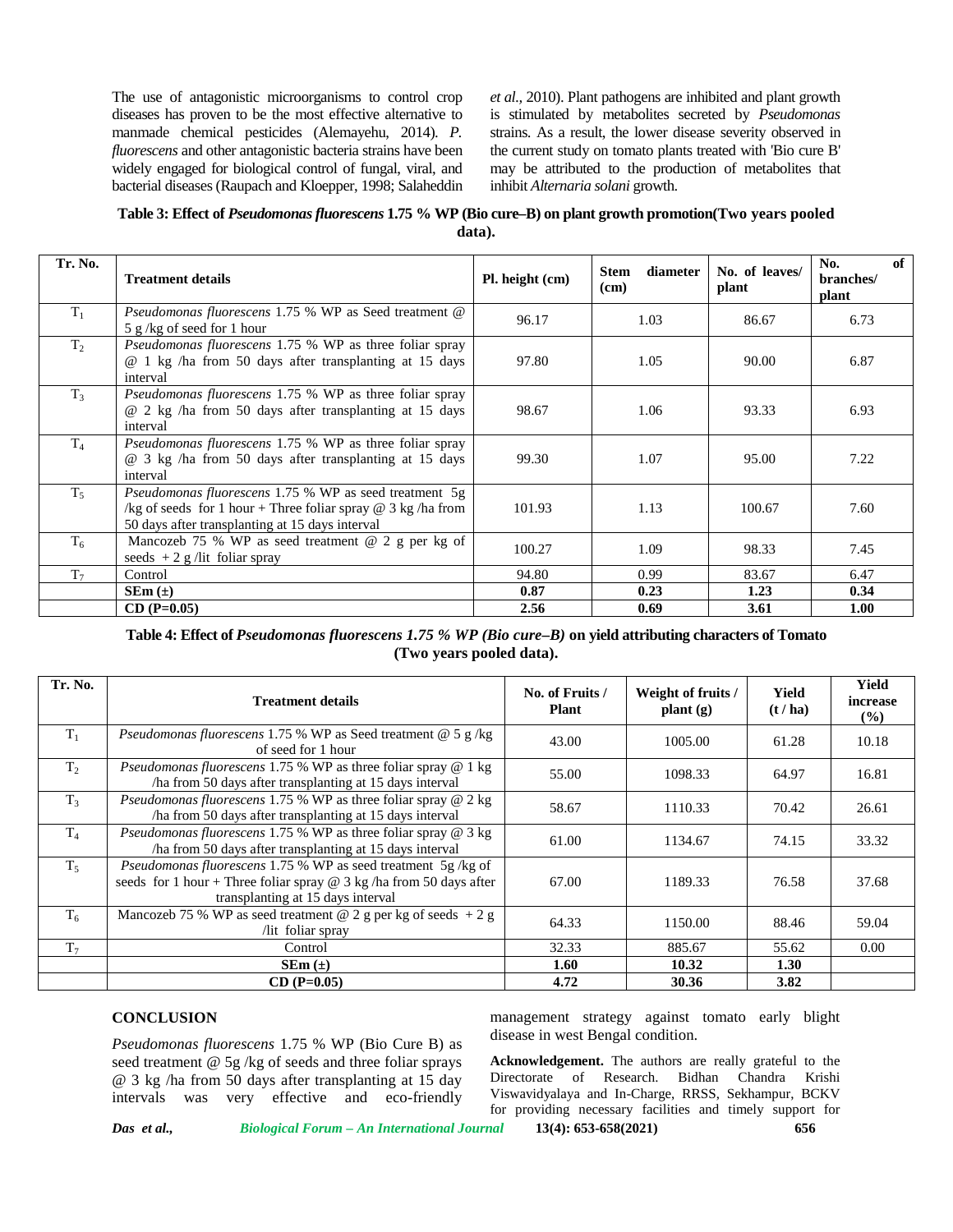conducting the field trials. We also acknowledge M/s T. Stanes & Company Private Limited for providing the Bio Cure-B for testing under this trial and also for their financial support.

#### **REFERENCES**

- Azeez, L., Segun, A. A., Abdulrasaq, O. O., Rasheed, O. A., Kazeem, O. T. (2019). Bioactive compounds' contents, drying kinetics and mathematical modelling of tomato slices influenced by drying temperatures and time. *J Saudi Soc*, *18*: 120–126.
- Alemayehu, G. W. (2014). In vitro and in vivo evaluation of some selected medicinal plants, against early blight (*Altenaria solani*) of tomato (*Lycopersicon esculentum* Mill). M.Sc. Thesis, Harmaya University, Ethiopia, pp. 73.
- Babu, S., Seetharaman, K., Nanda, K. R., and Johnson, I. (2000). Biocontrol efficacy of *Pseudomonas fluorescens* against *Alternaria solani* and tomato leaf blight disease. *Annals Plant Prot. Sci.*, *8*: 252- 254.
- Chin, C., Belanger, R.R., Benhamou, N. and Pauliz, T.C. (2000). Defense enzymes induced in cucumber roots by treatment with plant growth promoting rhizobacteria (PGPR) and *Pythium aphanidermatum*. *Physiological and Molecular Plant Pathology*, 56: 13- 23.
- Duke, K. A., Becker, M. G., Girard, I. J., Millar, J. L., Dilantha Fernando, W. G., Belmonte, M. F. and de Kievit, T. R. (2017). The biocontrol agent *Pseudomonas chlororaphis* PA23 primes *Brassica napus* defenses through distinct gene networks. *BMC Genomics*, *18*: 467.
- Ganeshan, G., & Manoj Kumar, A. (2005). *Pseudomonas fluorescens*, a potential bacterial antagonist to control plant diseases. *Journal of Plant Interactions*, *1*(3): 123–134.
- Jones, J. P. (1991). Early Blight- Compendium of plant diseases. J.B. Jones, J.P. Jones, R.E. Stall and T.A. Zitter. *American Phytopathological Society*, St. Paul*,* USA pp 13-14.
- Kanjilal, S., Samaddar, K.R. and Samajpati, N. (2000). Field disease and potential of tomato cultivation in West Bengal. *J. Mycopathol. Res*., *38*: 121-123.
- Kaur, R., Joshi, N., Virk, J. S. and Sharma, S. (2016). Evaluation of *Pseudomonas fluorescens* for the management of tomato early blight disease and fruit borer. *Journal of environmental biology*, *37*(5): 869– 872.
- Latha, P., Anand, T., Ragupathi, N., Prakasam, V., Samiyappan, R. (2009). Antimicrobial activity of plant extracts and induction of systemic resistance in tomato plants by mixtures of PGPR strains and Zimmu leaf extract against *Alternaria solani*. *Biological Control*, *50*: 85–93.
- Lugtenberg, B. J. J., Kravchenko, L. V., and Simons, M. (1999). Tomato seed and root exudate sugars: Composition, utilization by *Pseudomonas* biocontrol strains and role in rhizosphere colonization. *Environmental Microbiology*, *1*(5): 439–446.
- Mahapatra, S. S., and Swain, N. C. (2013). Biological management of pod rot disease of groundnut. *J. Plant Prot. Environ*., *10*: 48-52.
- Manivannan, M. and Tholkappian, P. (2013). Prevalence of *Azospirillum* isolates in tomato rhizosphere soils of coastal areas of Cuddalore District, Tamil Nadu. *Int J*

*Das et al., Biological Forum – An International Journal* **13(4): 653-658(2021) 657**

*Recent Sci. Res., 4*(10): 1610–13.

- Mathur, K., and Sekhawat, K..S. (1986). Chemical control of early blight in Kharif sown tomato. *Indian J. Mycol. Pl. Pathol., 16*: 235-238.
- Moore, E. R. B., Tindall, B. J., Martins Dos Santos, V. A. P., Pieper, D. H., Ramos, J. L., and Palleroni, N. J. (2006). Nonmedical: Pseudomonas. In M. Dworkin, S. Falkow, E. Rosenberg, K.-H. Schleifer, & E. Stackebrandt (Eds.), The Prokaryotes (pp. 646–703). Springer New York.
- Neergaard, P. (1945). *Danish species of Alternaria and Stemphylium: taxonomy, parasitism, economic significance*. Oxford University Press, London, pp. 260-287.
- Ngoc, N. K., Narendrapa, T., and Chaudhary, M. (2013). Management of Tomato early blight disease *Alternaria solani* (Elis and Martin) Jones and Grout, through Biological and Chemical Methods. *Mysore. J. Agric. Sci.*, *47*: 241-245.
- Palleroni, N. J. (2008). The road to the taxonomy of Pseudomonas. In: Cornelis, P. (Ed.), Pseudomonas. Genomics and Molecular Biology. Caister Academic, Norfolk, pp. 1-18.
- Peralta, I. E., S. Knapp and D. M. Spooner. (2005). New species of wild tomatoes (*Solanum Lycopersicon*: *Solanaceae*) from Northern Peru. *Systematic Botany*, *30*: 424-434.
- Pscheidt, J. W. (1985). Epidemiology and control of potato early blight, caused by *Alternaria solani*. Ph.D. Dissertation. University of Wisconsin-Madison.
- Ramamoorthy, V. and Samiyappan R. (2001). Induction of defense-related genes in *Pseudomonas fluorescens* treated chilli plants in response to infection by *Colletotrichum capsici*. *Indian Journal of Mycology and Plant Pathology*, *31*: 146-155.
- Rai, N. K., Tuli, L., Sarma, B. K., and Singh, U. P. (2000). Effect of plant extracts on spore germination of some fungi. *Indian Journal of Plant Pathology*, 18: 44-47.
- Rhodes, D. J., Powell, K. A. (1994). Biological seed treatment - the development process. *BCPC Monograph*, 57: 303-310.
- Rotem, J. (1994). The genus *Alternaria*: biology, epidemiology and pathogenicity. *American Phytopathological Society*, St. Paul, MV.
- Raupach, G. S. and Kloepper, J. W. (1998). Mixtures of plant growth promoting rhizobacteria to enhance biological control of multiple cucumber pathogens. *Phytopathology, 88*: 1158-1164.
- Saha, P., and Das, S. (2012). Assessment of Yield Loss Due to Early Blight (*Alternaria solani*) in Tomato. *Indian J. Plant Prot.*, *40*: 195-198.
- Salaheddin, K., Valluvapaeridasan, V., Ladhalakshmi, D., Velazhahan, R. (2010). Management of bacterial blight of cotton using a mixture of *Pseudomonas fluorescens* and *Bacillus subtilis. Plant Prot. Sci.*, *46*: 41-50.
- Salim, H. A., Sobita, S., Abhilasha, A. L., Sagheer, A., Yasir, M., Sohail, A. (2017). Integrated diseases management (IDM) against tomato (*Lycopersicon esculentum* L.) Fusarium wilt. *J Environ Agric Sci.*, *11*: 29–34.
- Thomma, B. P. (2003). *Alternaria* spp. from general saprophyte to specific parasite. *Molecular Plant Pathology*, *4*: 225-236.